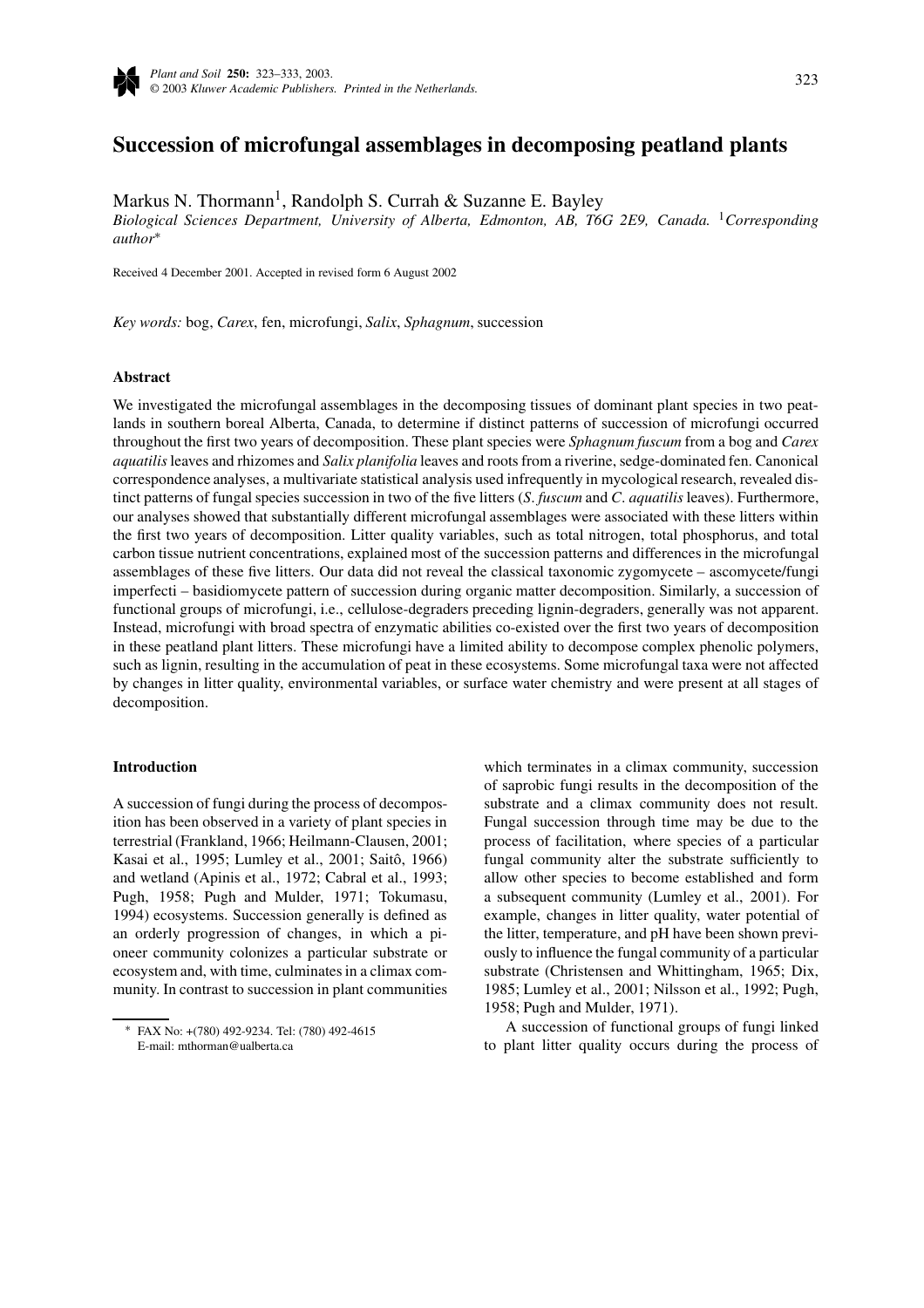decomposition. As decomposition proceeds, pools of nutrients containing nitrogen, phosphorus, and simple sugars, become scarce, while more complex structural polymers, such as lignin and lignocellulose, become comparably more dominant in the litter (Deacon, 1997). This leads to a succession of fungi in the plant litter, in which basidiomycete species may dominate over ascomycetes during the latter stages of decomposition, because they can synthesize the enzymes required to degrade complex polymers (Deacon, 1997).

Our objectives were to determine the patterns of fungal succession that occur during the process of decomposition of the dominant bog and fen vegetation in southern boreal Alberta, Canada. These plants were *Sphagnum fuscum* (Schimp.) Klinggr. from a bog and *Carex aquatilis* Wahlenb. leaves and rhizomes and *Salix planifolia* Pursh leaves and roots from a fen. These materials were selected because of their significant contribution to the total net primary production (Szumigalski and Bayley, 1997; Thormann and Bayley, 1997) and accumulation of peat in peatlands of western continental Canada (Kuhry and Vitt, 1996; Thormann et al., 1999a). We hypothesized that: (1) distinct fungal assemblages are involved in the decomposition of each of the five litters, and (2) distinct fungal succession patterns characterize the decomposition process of each of these litter types. These patterns were expected because of different total carbon (TC), total nitrogen (TN), and total phosphorus (TP) tissue concentrations and TC:TN quotients of each of these litter types (Thormann et al., 2001a).

### **Materials and methods**

### *Study area and site descriptions*

The riverine sedge fen (54° 28′ N, 113° 18′ W) and Perryvale bog (54◦ 28'N, 113◦ 16'W) lie within the Subhumid Low Boreal ecoclimatic region of Canada (Ecoregions Working Group, 1989). The area is characterized by mild summers and cold, snowy winters and a long-term mean annual temperature of  $1.7 \degree C$ . The total mean annual precipitation is approximately 500 mm (Environment Canada, 1998).

The fen is dominated by species of *Carex* and *Equisetum fluviatile* L. The bryophyte layer is sparse and discontinuous and consists primarily of *Brachythecium mildeanum* (Schimp.) Schimp. *ex* Milde and *Tomenthypnum nitens* (Hedw.) Loeske. The bog

is dominated by species of *Sphagnum*, *Picea mariana* (Mill.) BSP., and members of the Ericaceae. Vegetation composition, surface water chemistry, and physical parameters of both sites are provided in more detail in Thormann et al. (1999b, 2001a).

### *Sampling of living and decomposing plant material*

In the bog, the top 30 mm of 20 individual *S. fuscum* plants were collected in early May, July, and September 1997. In the fen, the top 100 mm of ten *C. aquatilis* leaves, ten 100 mm segments of living *C*. *aquatilis* rhizomes, ten *S. planifolia* leaves, and ten 100 mm terminal root segments of *S*. *planifolia* were collected at the same time as the *S*. *fuscum* plants. These samples were used to isolate microfungi from living material of the five plant tissues.

A 2-year decomposition study using nylon mesh bags (30  $\times$  60 mm, 1 mm gauge) was initiated in early September 1997 by collecting senesced plant samples (Thormann et al., 2001a). Briefly, between five and eight individual senesced samples of each of the above litter types were placed into each of 18 decomposition bags, i.e., 18 decomposition bags were prepared for each litter type and each bag contained 5–8 plant samples. The 90 decomposition bags were deployed in the peatlands and placed horizontally approximately 20–50 mm below the peat surface (*S. fuscum* plants, *C. aquatilis* rhizomes, and *S. planifolia* roots) or on top of the peat surface (*S*. *planifolia* and *C*. *aquatilis* leaves) to mimic natural conditions of decomposition of each type of litter. Three decomposition bags from the entire set of 18 bags for each litter type were retrieved after each of 20 and 50 days in 1997, after 250 and 365 days in May and September 1998, and after 456 and 730 days in May and September 1999  $(n = 3$  per sampling date per litter type). The 15– 24 plant samples from the three decomposition bags collected at each sampling date from each litter type were combined prior to further processing (see below).

### *Isolation and identification of filamentous microfungi*

Litterbag contents were cleaned by removing roots and other plant tissues using fine forceps and a dissecting microscope. Each of ten randomly selected decomposed samples of each litter type at each sampling date (from the total 15–24 plant segments) was cut with a sterilized scalpel into ten smaller segments (approximately  $5 \times 5$  mm in size). These were surface-sterilized for 5 min in hydrogen peroxide (10%) and washed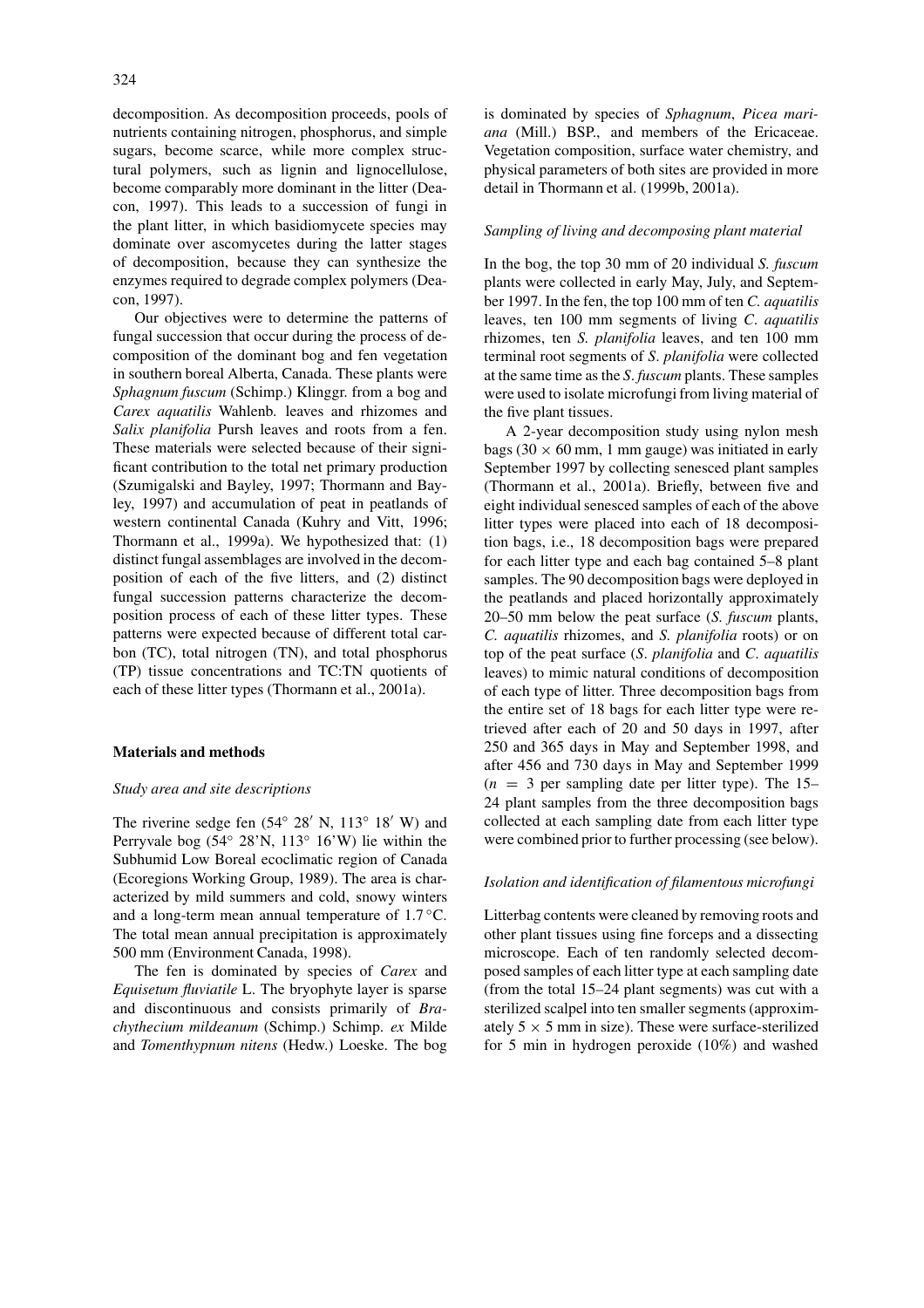with sterile, distilled water  $(d-H<sub>2</sub>O)$  prior to being placed on primary isolation media. These were Potato Dextrose Agar (PDA, 39.0 g Difco potato dextrose agar,  $1.0$  L d–H<sub>2</sub>O), PDA with rose bengal  $(0.03\%)$ , PDA with benomyl  $(0.0002\%)$ , and Mycobiotic agar<sup>(B)</sup> (MYC, containing cycloheximide, 35.6 g Difco mycobiotic agar,  $1.0$  L d–H<sub>2</sub>O). These media were used to isolate a broad spectrum of filamentous microfungi through selection and inhibition. All media were amended with oxytetracycline (0.01%) to suppress bacterial growth.

Plates were incubated at room temperature in the dark and fungi were sub-cultured onto Malt Extract Agar (MEA, 15.0 g Difco malt extract, 20.0 g Difco agar,  $1.0 \text{ L } d\text{-H}_2\text{O}$  as soon as they grew from the plant material. Plates were examined daily for emerging fungi for the first 2 weeks, weekly for the following 6 months, and monthly for the following 2 years of incubation. For identification purposes, slide cultures (Sigler, 1992) were prepared on mixed cereal agar (Pablum $\mathcal{B}$ , H. J. Heinz Company of Canada Ltd., 100.0 g mixed cereal, 15.0 g Difco agar, 1.0 L d-H2O), stained with acidfuchsin, and mounted in polyvinyl alcohol. Only fungi that produced distinctive diagnostic colony and morphological characters were enumerated in this investigation. Non-sporulating and otherwise non-descript fungi represented less than 15% of all isolates and were excluded from this study.

The isolation frequency of each identified or described fungal taxon from each litter type was calculated by expressing the number of records of each taxon as a percentage of the total number of records of all fungi obtained at each stage of decomposition (0–730 days). The microfungus assemblage at each stage of decomposition consists of those microfungi that were isolated at that stage of decomposition (obtained from 15 to 24 plant segments per decomposition period per litter type).

### *Statistical analyses*

Canonical Correspondence Analyses (CCA) of each litter type (*S. fuscum*, *C. aquatilis*leaves and rhizomes, and *S. planifolia* leaves and roots) individually and in combination with each other were done using CANOCO (ter Braak, 1992). This analysis ordinates communities and environmental variables, such that the relative position of the communities reflect their similarity/dissimilarity and the environmental variables are represented by vectors overlying the positions of the individual communities. The relative significance of the vectors is indicated by their length and direction from the axes origin. All ordination vectors were multiplied by 5 for a clearer representation in the figures.

Variables included in the analyses were (a) litter type, (b) length of time deployed in the field (0, 20, 50, 250, 365, 456, and 730 days), (c) surface water chemistry (nitrate, ammonium, total dissolved nitrogen, soluble reactive phosphorus, total dissolved phosphorus, total phosphorus, pH, conductivity, alkalinity, bicarbonate, dissolved organic carbon, calcium, and potassium), (d) litter quality (TC, TN, and TP tissue concentrations, and TC:TN quotients), and (e) physical variables (peat temperature, water temperature, depth of the acrotelm [oxygenated peat horizon]). Pearson's correlation coefficients among all variables and the first and second CCA axes were generated from the ordinations. Collection methods and data for (c), (d), and (e) are presented elsewhere (Thormann et al. 2001a).

### **Results and discussion**

After 2 years decomposition, only the *S*. *fuscum* plant and *S*. *planifolia* root litters remained identifiable and had neither fragmented nor changed their colour significantly (from dark brown to pale brown). This was not surprising because bryophyte and woody plant remains form a significant portion of peat in peatlands and are readily identified in peat profiles.

Both fen leaf litters and the rhizome litter were discoloured considerably (dark brown to black). While the leaf litters were extensively fragmented, the rhizome litter had retained its structure but lost its rigidity and was very soft and flaccid. Herbaceous vascular plant materials decompose more rapidly than bryophyte and woody plant materials in peatlands and their remains are rarely identifiable in peat profiles. Thus, their loss of physical integrity and discoloration was no surprise.

#### *The fungal assemblages of* Sphagnum fuscum

The CCA of the fungal assemblages of decomposing *S. fuscum* shows a clear pattern of succession, with axis 1 separating the early and late stage microfungal assemblages (left to right, respectively) (Figure 1). The fungal assemblages of the early stages of decomposition were related to elevated TP surface water concentrations (0–50 days: 252 *µ*g L−1; 50–730 days: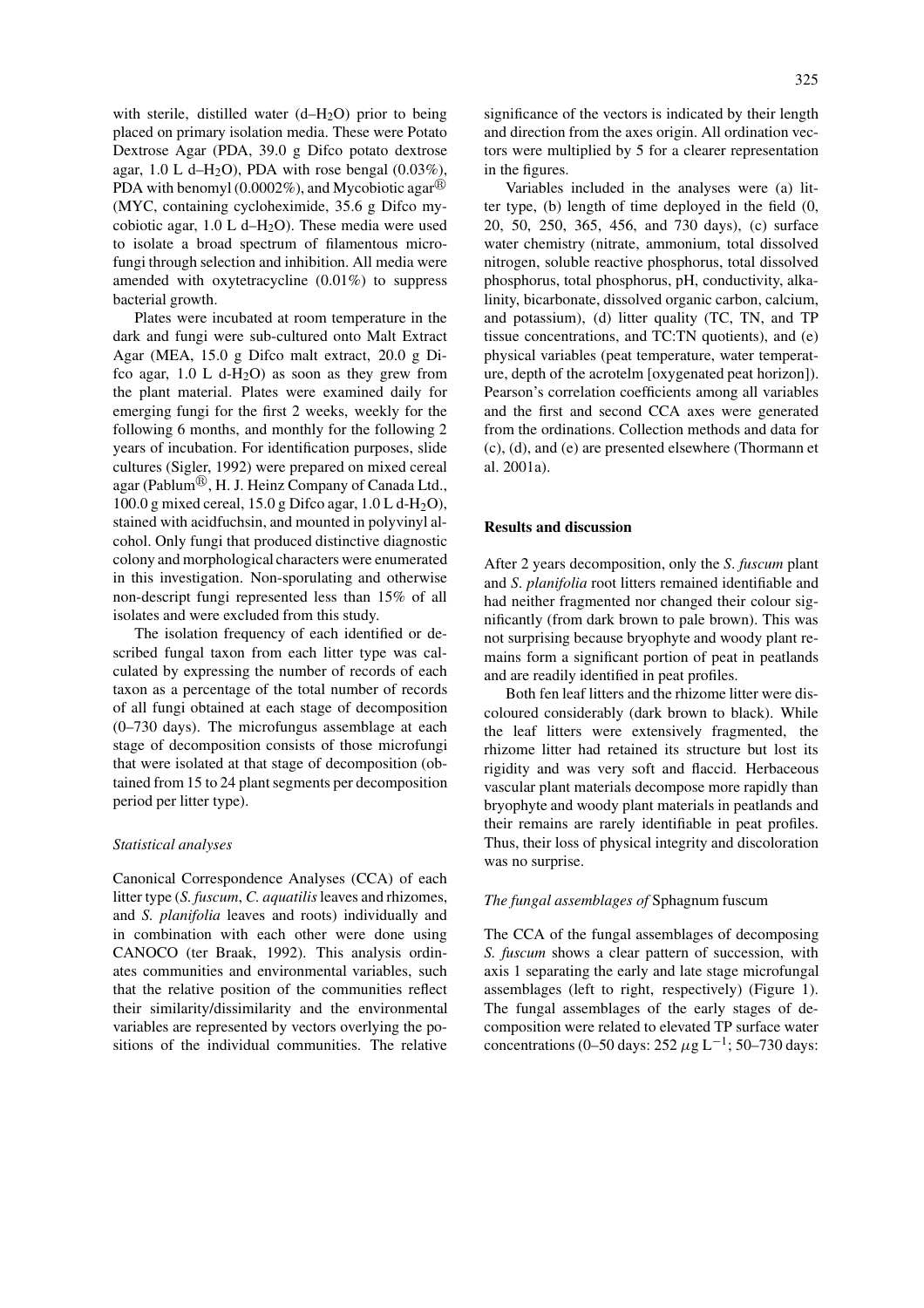



 $456d$ 

182  $\mu$ g L<sup>-1</sup>) (Thormann et al., 2001a). This correlation is shown by the proximity of the surface water chemistry vector to the early stage decomposition assemblages relative to the late stage decomposition assemblages (Figure 1). TP surface water concentrations were significantly correlated with axis 1, which represents the different stages of decomposition (Table 1).

Species of *Mortierella* and *Verticillium* were among those isolated exclusively from early and midstage decomposing *S*. *fuscum* (0–365 days) (Figure 2). Therefore, we named this microfungal assemblage the '*Mortierella*-*Verticillium*'-dominated mycocoenosis. Conversely, *Sporothrix* sp. 1 and *Trichoderma viride* appeared predominantly in mid to late stage decomposed *S*. *fuscum* (365–730 days) (Figure 2), and we named this microfungal assemblage the '*Sporothrix*'-dominated mycocoenosis. In this context, 'mycocoenosis' referred to the set of fungi isolated predominantly at a particular stage of decomposition of this substrate. These mid to late stage decomposition species were affected by elevated tissue concentrations of TC (0–50 days:  $462 \text{ mg g}^{-1}$ ; 50–730 days: 470 mg g<sup>-1</sup>) and TP (0–50 days: 4.1 mg g<sup>-1</sup>; 50–730 days: 4.4 mg  $g^{-1}$ ) and lower acidity of the surface water  $(0-50 \text{ days: pH} = 3.74; 50-730 \text{ days:}$  $pH = 3.77$ ) (Thormann et al., 2001a), as shown by their proximity to those vectors (Figure 1). TC and TP correlated significantly with axis 1, while pH correlated significantly with axis 2 (Table 1).



*Figure 2.* Isolation frequencies (%) of selected microfungi isolated during the 2-year decomposition period of *Sphagnum fuscum* in a bog in southern boreal Alberta, Canada. These fungi were selected because of their preponderance during the early to mid (0–365 days) or mid to late (365–730 days) stages of decomposition. Fungi not shown did not show clear isolation patterns during the process of decomposition.

Despite significant changes in the litter quality of *S*. *fuscum* during the 2-year decomposition period (Thormann et al., 2001a), the observed succession of microfungi was not reflected in the enzymatic profiles of the assemblages at various stages of decomposition. Microfungi with cellulolytic, lignolytic, and gelatinolytic abilities occurred throughout all stages of decomposition (Thormann et al., 2001b). Similarly, there was no classical taxonomic zygomycete – ascomycete/fungi imperfecti – basidiomycete pattern of succession during the decomposition of *S*. *fuscum* litter. Several fungi were unaffected by changes in litter quality, environmental variables, or surface water chemistry, e.g., several species of *Mortierella*, *Penicillium*, and *Mucor hiemalis* occurred during early, mid, and late stages of decomposition (data not shown).

Since peat consists primarily of *S*. *fuscum* remains, we can compare the microfungal assemblages of our study to previous studies of microfungal assemblages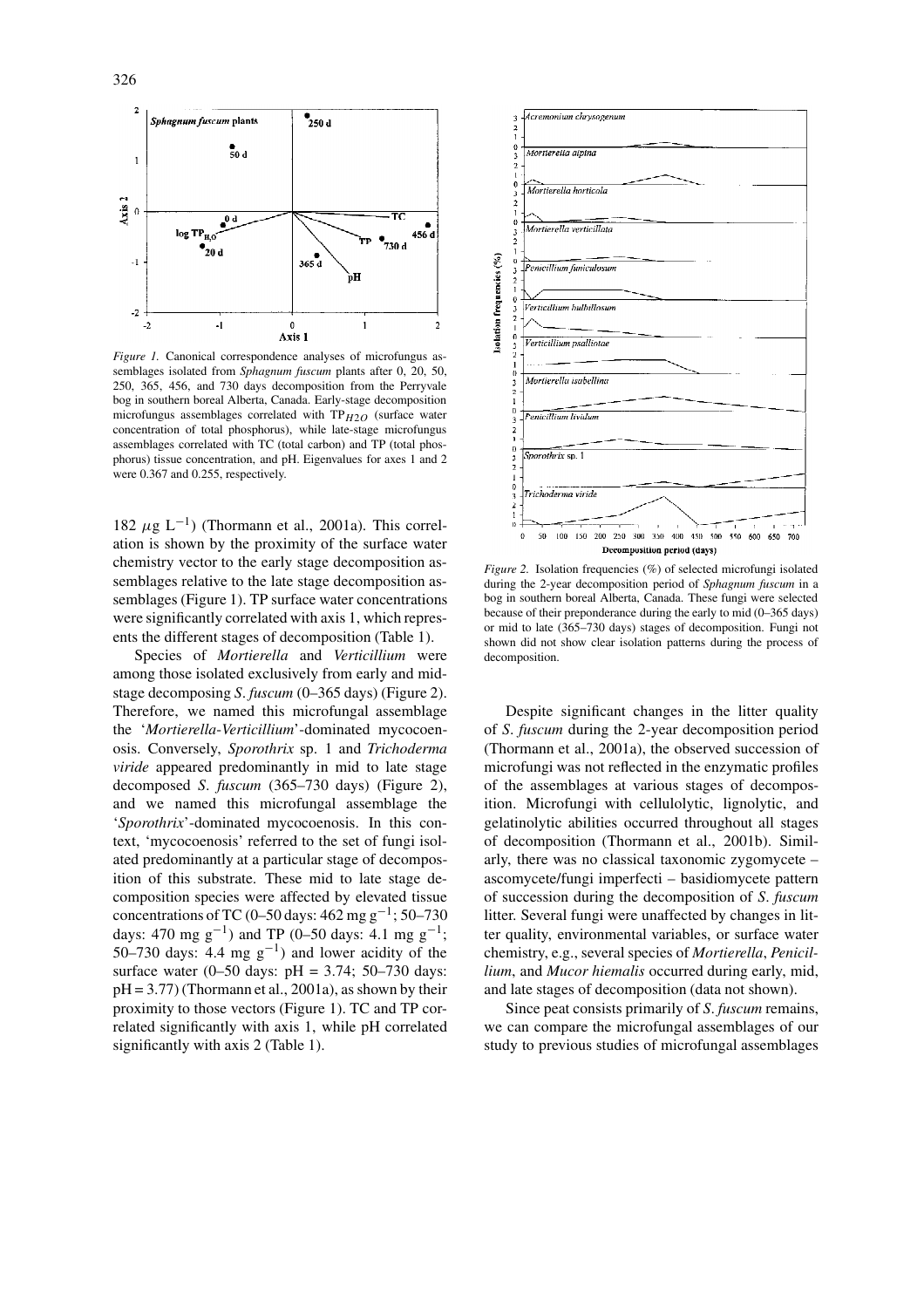*Table 1.* Pearson's correlation coefficients among the Canonical correspondence axes and litter quality and surface water chemistry variables of decomposing *Sphagnum fuscum* from Perryvale bog, Alberta, Canada

|                        | Axis 1     | Axis 2                | TC         | TP       | рH       | TP(H <sub>2</sub> O)     |
|------------------------|------------|-----------------------|------------|----------|----------|--------------------------|
| TC                     | $0.823***$ | $-0.076$              |            |          |          |                          |
| TP                     | $0.579*$   | $-0.343$              | 0.233      |          |          |                          |
| pH                     | 0.480      | $-0.826$ ** $0.587$ * |            | $0.506*$ |          |                          |
| TP $(H_2O)$ -0.626 $*$ |            | $-0.289$              | $-0.542$ * | 0.132    | $-0.026$ | $\overline{\phantom{a}}$ |

TC = Total carbon, TP = total phosphorus, TP  $(H_2O)$  = surface water concentrations of total phosphorus. \*  $p < 0.05$ , \*\*  $p < 0.01$ , and \*\*\*  $p < 0.001$ .

in peat (Christensen and Whittingham, 1965; Dooley and Dickinson, 1971; Latter et al., 1967; Nilsson et al., 1992). An examination of their microfungal assemblages reveals a similar large number of species of *Penicillium*, *Trichoderma*, *Mucor*, *Mortierella*, *Acremonium*, yeasts, and *mycelia sterilia*. Comparing their species lists to ours shows an overlap of taxa between 11 and 23%. These species may be tolerant of low pH, low temperatures, and seasonal inundation. Furthermore, they may be able to colonize and decompose relatively undecomposed plant materials (Christensen and Whittingham, 1965), although an analysis of the physiological profiles of fungi from decomposing *S*. *fuscum* generally indicated a broad spectrum of enzymatic abilities, enabling them to utilize such carbon sources as pectin, cellulose, gelatin, and starch (Thormann et al., 2001b). Although water levels, pH, temperature, and the vegetation composition of peatlands influence the relative abundance of different fungal species (Christensen and Whittingham, 1965; Dooley and Dickinson, 1971; Latter et al., 1967; Nilsson et al., 1992), the fungal species richness of peat appears to be similar among peatlands.

Few fungi isolated from peat have been examined for their ability or mode of decomposition of the gametophytic tissues of *Sphagnum*. Thormann et al. (2002) examined mass losses of *S*. *fuscum* caused by nine fungi isolated from living and decomposing *S*. *fuscum*. Their mass losses ranged from 0.5 to 10.2% after 56 days and were considerably lower than those reported by Czastukhin (1967) (13–22% after 365 days). The mode of decomposition varies among fungi. Tsuneda et al. (2001a) examined the decomposition process of *S. fuscum* by *Oidiodendron maius* and *Acremonium cf*. *curvulum* and found that they degraded the cell walls of leaf tissues in different ways. Moreover, *Scleroconidioma sphagnicola* Tsuneda, Currah, and Thormann parasitizes *S. fuscum* plants by penetrating chlorophyllous cells, leading to chlorosis and finally

cavitation of the cell (Tsuneda et al., 2001b). Although the *S*. *fuscum* cell wall itself appeared not to be degraded by this parasite, it became swollen and showed a wavy deformation following invasion (Tsuneda et al., 2001b).

### *The fungal assemblages of* Carex aquatilis *litters*

# *Comparison of fungal assemblages in leaves and rhizomes*

The CCA of the fungal assemblages in decomposing *C. aquatilis* leaves and rhizomes showed a clear separation of the fungal assemblages of these two litter types along axis 2, with the assemblages in the decomposing rhizomes and leaves being clustered above and below axis 1, respectively (Figure 3). The microfungal assemblages of the *C*. *aquatilis* leaves correlated positively with elevated tissue nutrient concentrations of TP (leaves: 1.8 mg  $g^{-1}$ ; rhizomes: 1.3 mg  $g^{-1}$ ) and TN (leaves: 2.2 mg g<sup>-1</sup>; rhizomes: 0.7 mg g<sup>-1</sup>) compared to those of the *C*. *aquatilis* rhizomes (Thormann et al., 2001a), especially during the late stages of decomposition (Figure 3). In contrast, the TC:TN quotient correlated most strongly with the decomposing*C*. *aquatilis* rhizomes (rhizomes: 64; leaves: 22) (Thormann et al. 2001a) (Figure 3) and with axis 2 (Table 2). These correlations are shown by the proximity of the litter quality vectors to the respective microfungal assemblages of the two litter types (Figure 3).

Of the fungi from decomposing *Carex* leaves and rhizomes (49 taxa), 39% occurred exclusively in leaves and 32% occurred exclusively in rhizomes, with the remainder occurring in both litters (29%). Species of *Cladosporium*, *Monocillium*, and two unidentified basidiomycetes were isolated only from decomposing *C*. *aquatilis* leaves, while species of *Fusarium*, *Trichoderma*, and *Phialocephala* occurred only in the decomposing *C*. *aquatilis* rhizomes (Figure 4). Spe-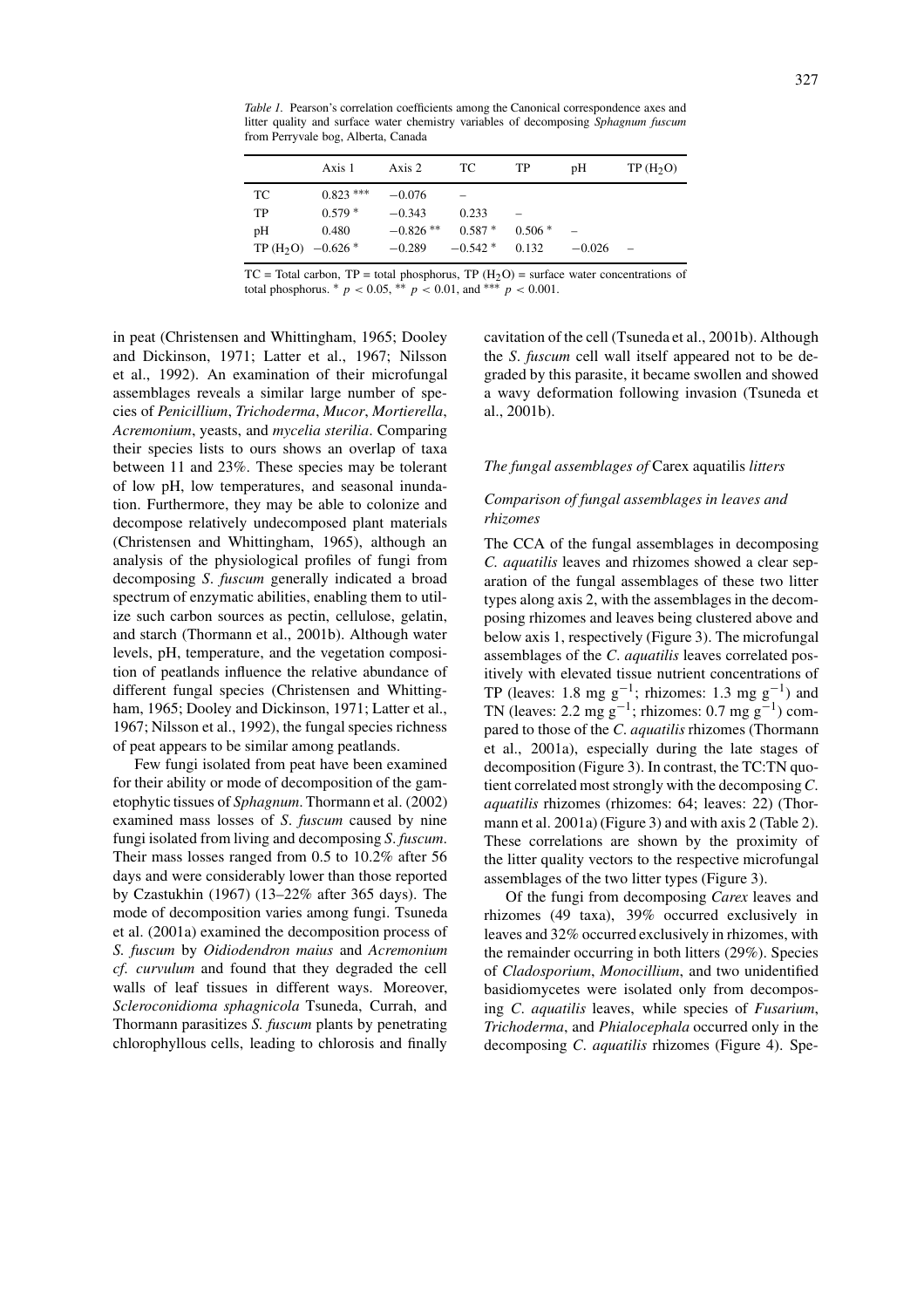*Table 2.* Pearson's correlation coefficients among the Canonical correspondence axes and litter quality variables of decomposing *Carex aquatilis* leaves and rhizomes from the riverine sedge fen, Alberta, Canada

|     | Axis 1 | Axis 2                                                 | TC.   | TN | TC:TN     | TP |
|-----|--------|--------------------------------------------------------|-------|----|-----------|----|
| TC  | 0.020  | 0.030                                                  |       |    |           |    |
| TN  |        | $0.159 -0.931$ ***                                     | 0.192 |    |           |    |
|     |        | TC:TN $-0.095$ 0.940 <sup>***</sup> 0.192 $-0.975$ *** |       |    |           |    |
| TP. |        | $0.644* -0.564* -0.241 \quad 0.612*$                   |       |    | $-0.638*$ |    |

TC = Total carbon, TN = toal nitrogen, TC:TN = total carbon to total nitrogen quotient, TP = total phosphorus. \*  $p < 0.05$ , \*\*  $p < 0.01$ , and \*\*\*  $p < 0.001$ .



*Figure 3.* Canonical correspondence analysis of microfungus assemblages from *Carex aquatilis* leaves and rhizomes isolated after 0, 20, 50, 250, 365, 456, and 730 days decomposition from the riverine sedge fen in southern boreal Alberta, Canada. Axis 1 shows a succession of microfungi decomposing *C*. *aquatilis* leaves (absent for *C*. *aquatilis* rhizomes), while Axis 2 separates the two litter types. Microfungal communities of *C*. *aquatilis* leaves correlated with TP (total phosphorus) and TN (total nitrogen) tissue concentrations, while microfungal communities of *C*. *aquatilis* rhizomes correlated with TC:TN (total carbon to total nitrogen tissue concentration quotient). Eigenvalues for axes 1 and 2 were 0.619 and 0.597, respectively.

cies of *Phialophora*, *Trichoderma*, and *Penicillium* were common to both *C*. *aquatilis* litters (Figure 4).

### *Carex aquatilis* leaves

A clear succession pattern was apparent for the fungal assemblages of decomposing *C. aquatilis* leaves, with axis 1 separating the fungal assemblages of different decomposition stages (Figure 3). The fungal assemblages of the early stages of decomposition (0–50 days) occurred on the left side of axis 1 and those of the late stages of decomposition (250–730 days) occurred on the right side of axis 1 (Figure 3). Elevated TP (0–50 days: 1.2 mg  $g^{-1}$ ; 50–730 days: 1.8 mg g<sup>-1</sup>) and TN (0–50 days: 2.1 mg g<sup>-1</sup>; 50–

![](_page_5_Figure_8.jpeg)

*Figure 4.* Microfungal assemblages (mycocoenoses) of decomposing *Carex aquatilis* leaves and rhizomes from the riverine sedge fen in southern boreal Alberta, Canada. Only the ten most frequently isolated fungal species for each assemblage are listed.

730 days: 2.2 mg g−1) (Thormann et al., 2001a) tissue nutrient concentrations correlated most strongly with the microfungal assemblages of the late stages of decomposition of the leaf litter (0–50 days) (Figure 3).

Early-stage succession species primarily belonged to *Cladosporium*, *Mortierella*, and *Mucor*, while those of the late stages of decomposition primarily belonged to *Monocillium* and *Dimorphospora* as well as basidiomycetes spp. 3 and 4 (Figure 5). Thus, we named the microfungal assemblage of the early to mid decomposition stage the '*Cladosporium*-*Mucor*'-dominated mycocoenosis and the microfungal assemblage of the mid to late decomposition stage the '*Monocillium*-basidiomycetes'-dominated mycocoenosis.

Although studies on the fungal assemblages of wetland plant species, such as species of *Juncus*, *Phragmites*, and *Typha*, are not uncommon (Apinis et al., 1972; Cabral et al., 1993; Tokumasu, 1994), those investigating the fungal assemblages of species of *Carex* are rare (Pugh, 1958). Similar fungal genera occur on the living and decomposing leaves of different plant species. For example, species of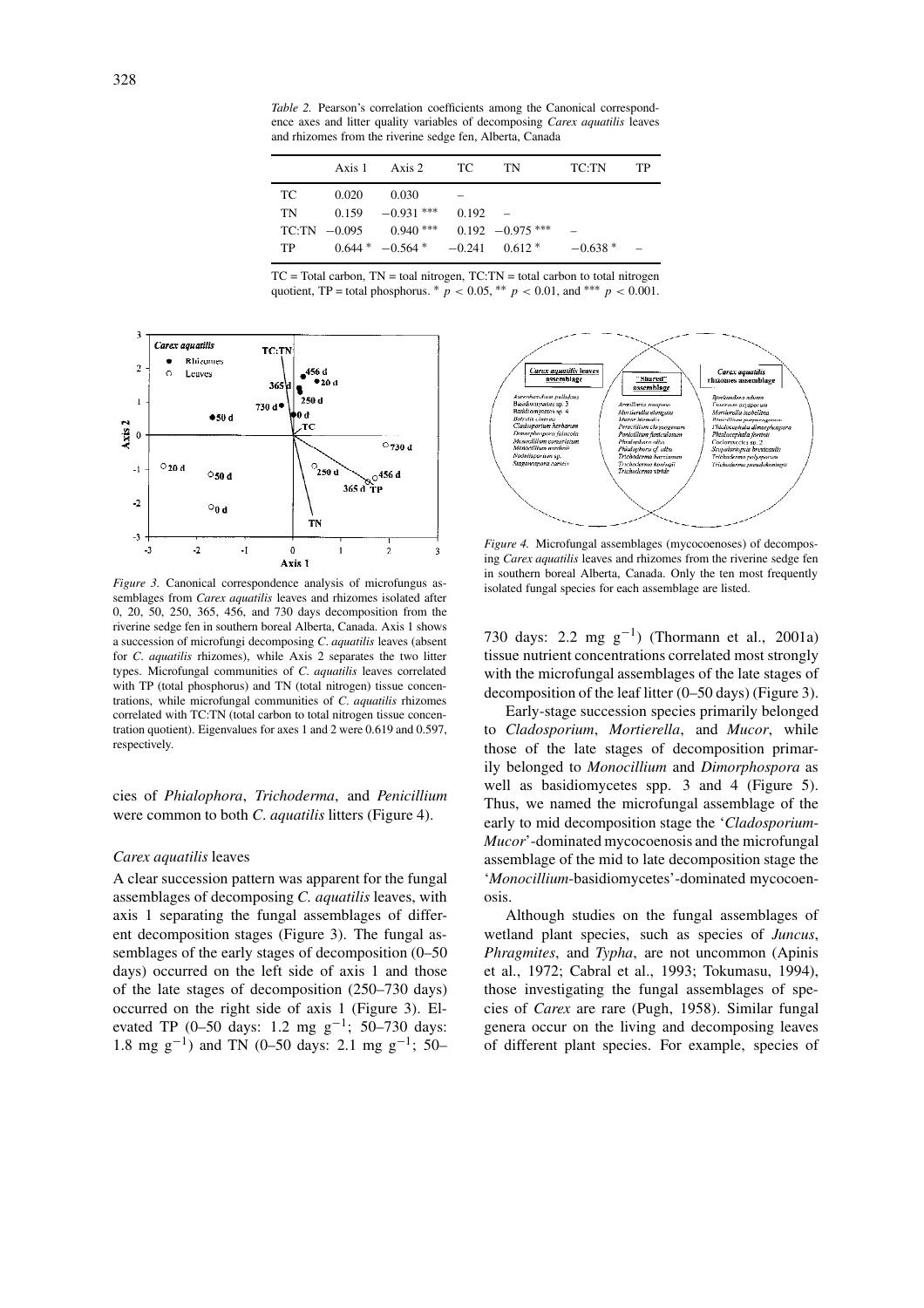![](_page_6_Figure_0.jpeg)

*Figure 5.* Isolation frequencies (%) of selected microfungi isolated during the 2-year decomposition period of *Carex aquatilis* leaves in a fen in southern boreal Alberta, Canada. Note the elevated *y*-axis scale for *Monocillium constrictum*. These fungi were selected because of their preponderance during the early to mid (0–365 days) or mid to late (365–730 days) stages of decomposition. Fungi not shown did not show clear isolation patterns during the process of decomposition.

*Cladosporium*, *Fusarium*, *Alternaria*, *Trichoderma*, *Penicillium*, *Mortierella*, *Acremonium*, and *Epicoccum* occur equally frequently and constitute some of the primary colonizers and saprobes of aerial plant tissues. General succession patterns of previous studies indicate that species of *Alternaria*, *Aureobasidium*, *Cladosporium*, *Epicoccum*, and *Fusarium* occur during early stages of decomposition, while species of *Mucor*, *Oidiodendron*, *Penicillium*, and *Phoma* occur during later stages of decomposition (Apinis et al., 1972; Latter and Cragg, 1967). Those patterns are supported by this study, as isolation frequencies of species of the above genera follow similar trends in decomposing *C. aquatilis* leaves in this fen (Thormann, 2001). Weakly parasitic and primary saprobic microfungi occurred during the early stages of decomposition (*A. pullulans*, *B. cinerea*), and were replaced by secondary saprobic taxa able to utilize polyphenolic compounds and cellulose (basidiomycetes spp. 3 and 4, *Monocillium constrictum*) (Thormann, 2001) during the latter stages of decomposition (Figure 5). This pattern follows the classical succession pattern of fungi and correlates with physiological profiles of fungi at various stages of decomposition (Deacon, 1997).

# Carex aquatilis *rhizomes*

A clear microfungal succession pattern was absent for decomposing *C. aquatilis* rhizomes (Figure 3). However, several species of *Trichoderma* were isolated only during late stages of decomposition (365–730 days). Similarly, although species of *Phialophora* and *Phialocephala* were isolated from most stages of decomposition, their isolation frequencies increased during the late stages of decomposition (365–730 days) (Thormann, 2001).

Few studies have examined the fungal assemblages of belowground litters of wetland plant species. Pugh and Mulder (1971) examined the fungal assemblages of *Typha latifolia* L. rhizomes and roots. They found that rhizomes were almost free of colonization by fungi and that only a few dematiaceous *mycelia sterilia* were present. Roots also showed a limited range of fungal richness (*A. pullulans*, *Cladosporium herbarum*, *Helicorhoidion* sp., *Isaria* sp., and one sterile isolate) (Pugh and Mulder, 1971). Similarly, among the five litter types, the lowest number of fungi came from decomposing *C. aquatilis* rhizomes, possibly reflecting the effects of anoxia in the rooting medium within this fen. The mean acrotelm depth was 60 mm below the peat surface (Thormann et al., 2001a) and the belowground fen litters were buried between 20 and 50 mm below the peat surface to mimic natural decomposition conditions. Therefore, the rhizome litter may have been exposed to low oxygen concentrations for part of the 2-year decomposition period, thereby limiting fungal species richness.

# *The fungal assemblages of* Carex aquatilis *rhizomes and* Salix planifolia *roots*

### *Comparison of their fungal assemblages*

The fungal assemblages decomposing belowground litters of *C*. *aquatilis* and *S*. *planifolia* in the fen differed substantially and separated along axis 1 in the CCA (Figure 6). The fungal assemblages of the decomposing *S. planifolia* roots correlated more strongly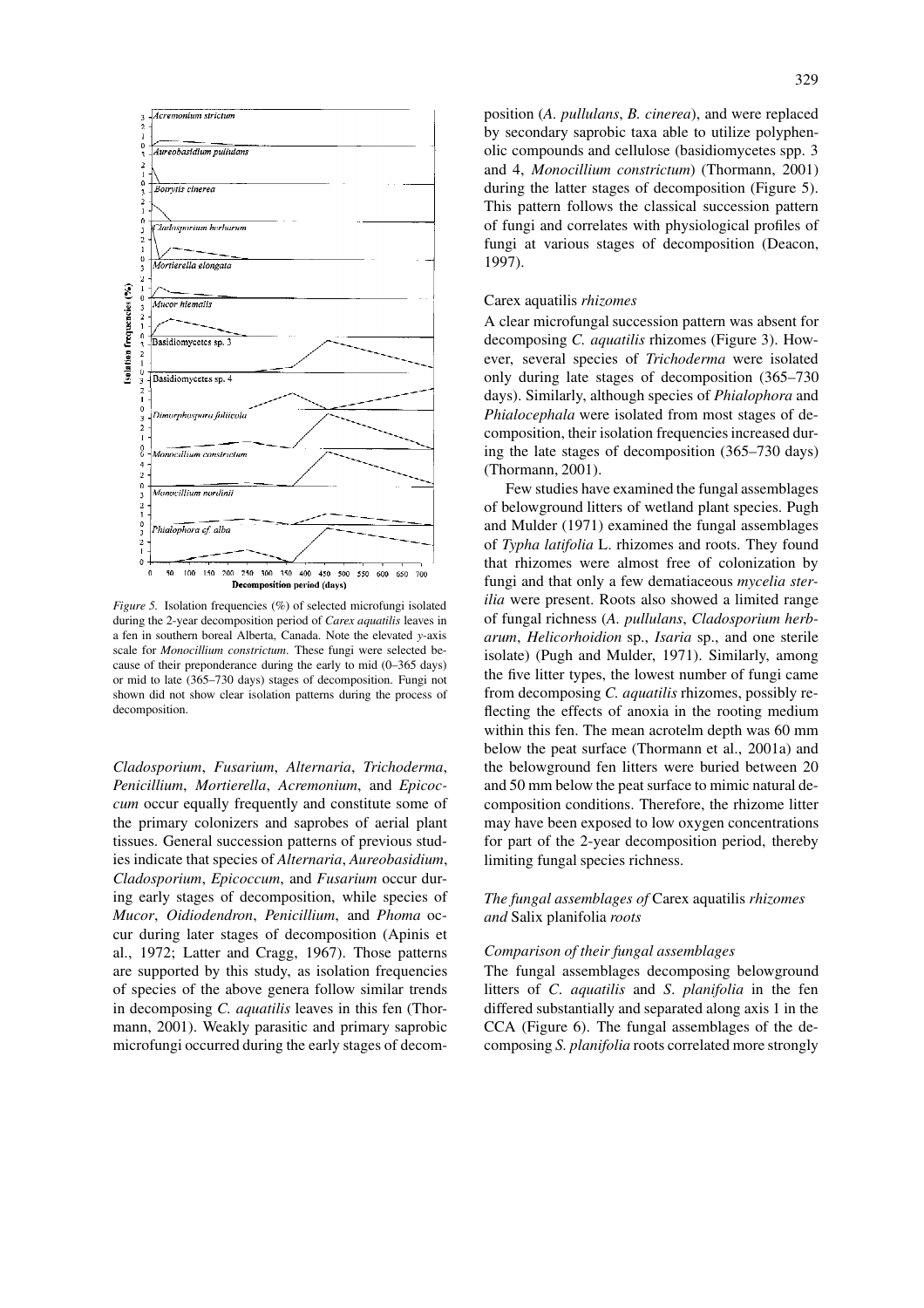![](_page_7_Figure_0.jpeg)

 $\ddot{\mathbf{1}}$ 

*Figure 6.* Canonical correspondence analyses of microfungus assemblages from *Salix planifolia* roots and *Carex aquatilis* rhizomes isolated after 0, 20, 50, 250, 365, 456, and 730 days decomposition from the riverine sedge fen in southern boreal Alberta, Canada. Axis 1 separates the litter types. Microfungal communities of *C*. *aquatilis* rhizomes correlated with TP and TC:TN, while microfungal communities of *S*. *planifolia* roots correlated with TN and TC. Abbreviations as in Figures 1 and 3. Eigenvalues for axes 1 and 2 were 0.568 and 0.385, respectively.

Axis 1

with TN (roots: 15 mg  $g^{-1}$ ; rhizomes: 7 mg  $g^{-1}$ ) and TC (roots: 485 mg g<sup>-1</sup>; rhizomes: 455 mg g<sup>-1</sup>) (Thormann et al., 2001a) tissue concentrations than those of the decomposing *C*. *aquatilis* rhizomes, as indicated by the direction of the TN and TC vectors (Figure 6). These two litter quality variables significantly correlated with axes 1 and 2, respectively (Table 3). In contrast, the fungal assemblages of decomposing *C. aquatilis* rhizomes correlated more strongly with TP tissue nutrient concentrations (rhizomes: 1.3 mg  $g^{-1}$ ; roots: 1.1 mg  $g^{-1}$ ) (Thormann et al., 2001a) and the TC:TN quotient (rhizomes: 64; roots: 32) (Thormann et al., 2001a) than those of the decomposing *S*. *planifolia* roots. This is shown by the proximity of the respective litter quality vectors to the microfungal assemblages of the two litter types (Figure 6). These litter quality variables correlated significantly with axes 2 and 1, respectively (Table 3).

Thirty-one percent of all species isolated from the rhizome and root litters (31 taxa) occurred exclusively in the rhizomes, while 38% of all fungi isolated from these litters occurred exclusively in *Salix* roots. Thirtyone percent of all species occurred in both litters. Basidiomycetes and species of *Penicillium* were isolated only from decomposing *C. aquatilis* rhizomes, while species of *Monocillium*, *Mortierella*, and *Fusarium* were isolated exclusively from decomposing *S. planifolia* roots. Species of *Phialocephala*, *Phialophora*, and *Trichoderma* occurred in both litters (Figure 7).

![](_page_7_Figure_4.jpeg)

*Figure 7.* Microfungal assemblages (mycocoenoses) of decomposing *Carex aquatilis* rhizomes and *Salix planifolia* roots from the riverine sedge fen in southern boreal Alberta, Canada. The ten most frequently isolated fungal species for each assemblage are listed.

#### Salix planifolia *roots*

250 d

 $\overline{2}$ 

 $\overline{1}$ 

Species of *Acremonium*, *Cladosporium*, and *Fusarium* occurred primarily in early-stage decomposing *S. planifolia* roots, while species of *Phialophora* and *Phialocephala* were more frequently isolated from the mid- and late-stage decomposing root material. However, a clear pattern of succession did not occur (Figure 6). Studies investigating fungi associated with roots of woody plant species usually concentrate on mycorrhizal fungi, while the saprobic fungal community is investigated less commonly (Harley and Waid, 1955; Livingston and Blaschke, 1984; Summerbell, 1989). Summerbell (1989) isolated primarily *mycelia sterilia*, some belonging to the *Mycelium radicis atrovirens* (MRA) complex (*sensu* Melin, 1923), and species of *Mortierella* and *Penicillium* from *P. mariana* roots. He concluded that his rhizosphere fungi were not restricted to mycorrhizal roots of black spruce, but overlap considerably with those of roots from other plant species. We isolated two MRA species as well (*Phialocephala dimorphospora* and *Phialocephala fortinii*). Both were isolated at higher frequencies from mid- and late-stage decomposing *S. planifolia* roots. Overall, genera of microfungi isolated by Summerbell (1989) are similar to those isolated in this study, with several species of *Mortierella*, *Penicillium*, and *Trichoderma* frequently isolated from our *Salix* roots and Summerbell's *P*. *mariana* roots. This supports his hypothesis that microfungal assemblages of roots are similar among different plant species.

Similar isolation frequency patterns were described above for decomposing *C. aquatilis* rhizomes. It is likely that the environmental, physical, and surface water chemical variables measured in this study,

 $\overline{2}$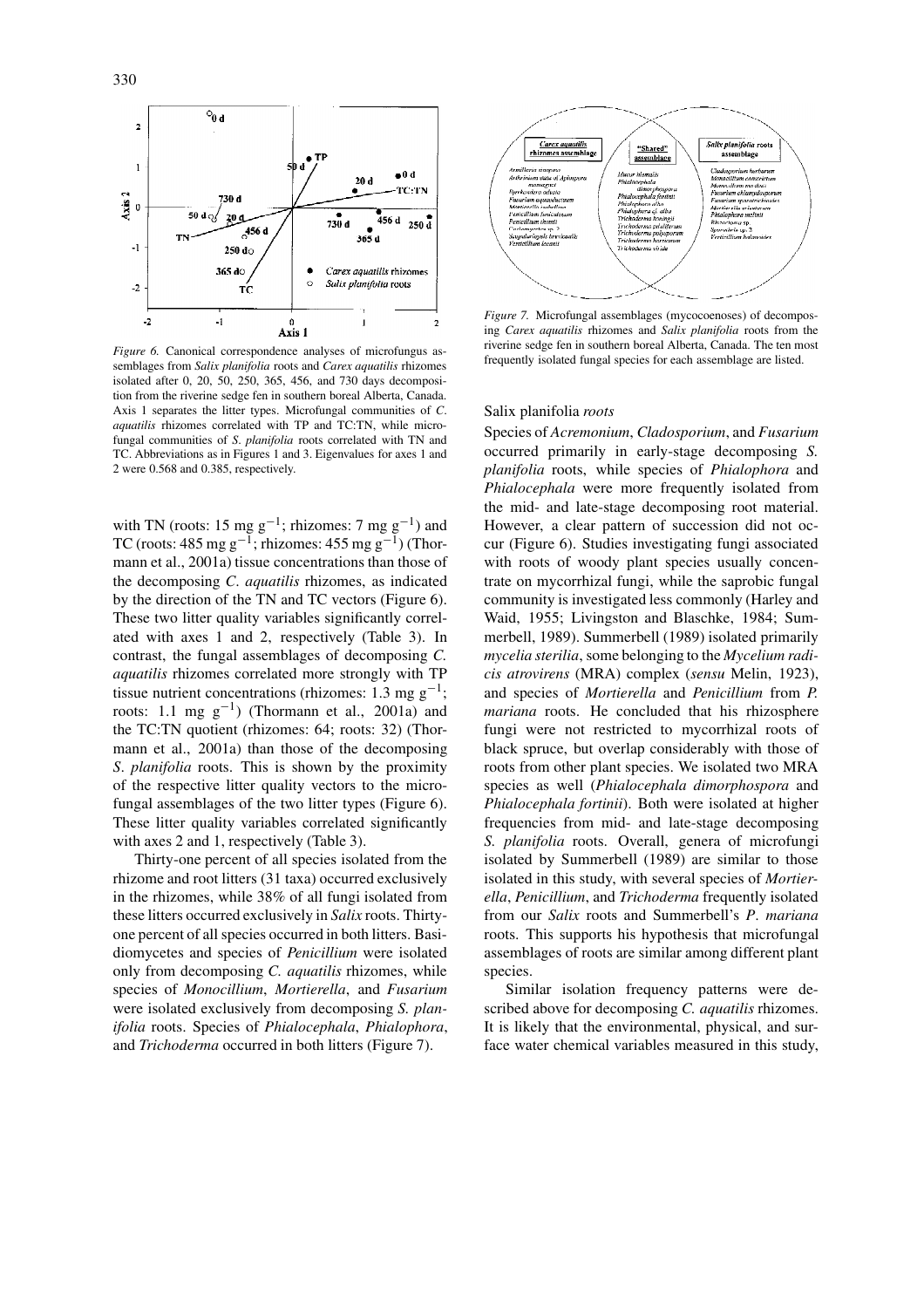*Table 3.* Pearson's correlation coefficients among the Canonical correspondence axes and litter quality variables of decomposing *Carex aquatilis* rhizomes and *Salix planifolia* roots from the riverine sedge fen, Alberta, Canada

|              |                        | Axis 1 Axis 2         | TC         | TN                    | TC:TN    | TP |
|--------------|------------------------|-----------------------|------------|-----------------------|----------|----|
| TC           |                        | $-0.371 -0.918$ *** – |            |                       |          |    |
|              | $TN = -0.832** -0.365$ |                       | $0.639*$ - |                       |          |    |
| <b>TC:TN</b> | $0.844$ **             | 0.222                 |            | $-0.499*$ $-0.958***$ |          |    |
| TP.          | 0.192                  | $0.538*$              |            | $-0.624* -0.063$      | $-0.078$ |    |
|              |                        |                       |            |                       |          |    |

 $TC = Total carbon, TN = total nitrogen, TC:TN = total carbon to total nitrogen$ quotient, TP = total phosphorus. \*  $p < 0.05$ , \*\*  $p < 0.01$ , and \*\*\*  $p < 0.001$ .

the similarity of the fungal assemblages of these two litter types, the relatively low number of identified species in either litter, and cultural techniques were not sufficient to show a clear succession pattern of some of these litter types throughout the decomposition process.

# *Succession patterns of microfungi during the decomposition of peatland plant litters*

Although a succession of fungal species assemblages occurred for some of these peatland plant litters, the 'classical' pattern of fungal succession described in the literature was not observed in our study. The classical fungal succession pattern involves colonization of a particular plant substrate initially by: (1) pathogenic and weakly parasitic fungi, followed by (2) saprobic, 'sugar' fungi, (3) cellulolytic fungi, and finally (4) lignolytic fungi to complete the decomposition process (Deacon, 1997). This functional succession corresponds to a taxonomic succession. Zygomycetes, which utilize simple sugars and soluble nutrients, precede ascomycetes and fungi imperfecti, which utilize cellulose, hemicelluloses, pectin, starch, and lipids. Basidiomycetes complete the decomposition process by degrading the most decay-resistant structural plant polymers, such as lignins and related polyphenolic polymers (Deacon, 1997). These classical taxonomic and functional patterns of fungal succession have been shown in a variety of organic materials, most notably wood (Heilmann-Clausen, 2001; Lumley et al., 2001) and dung (Harper and Webster, 1964; Wicklow and Yokom, 1981). Furthermore, they most often are based on conspicuous, epigeous sporocarp surveys, which permit the efficient recording of a large number of macrofungal structures and are not hindered by culturing and identification problems and time limitations common to microfungal surveys (Heilmann-Clausen, 2001).

Our data do not show either taxonomic or functional patterns of microfungal succession. We isolated weak pathogens (*Fusarium* spp.), primary saprobes (*Mortierella* spp., *M. hiemalis*), and cellulolytic fungi (*Acremonium* spp., *Penicillium* spp., *Trichoderma* spp., *Verticillium* spp.) primarily, and these generally occurred throughout the first two years of decomposition of these plant litters (Figures 2, 5). Although lignolytic taxa (*Acremonium chrysogenum*, *M*. *constrictum*) were also isolated, they occurred infrequently and were not isolated predominantly from the late stages of decomposing plant litters. For example, only *A*. *chrysogenum* from the *S*. *fuscum* litter utilized tannic acid as a carbon source and it occurred during the intermediate stages of decomposition (250– 456 days) (Figure 2). Those taxa that occurred predominantly during the late stages of decomposition (365–730 days; *Sporothrix* sp. 1, *T*. *viride*) (Figure 2) were unable to utilize this polymer as a carbon source (Thormann, 2001). Three late-stage (365–730 days) decomposition fungi from *C*. *aquatilis*leaves (basidiomycetes spp. 3 and 4, *M*. *constrictum*) were laccase positive, indicating their ability to use polyphenolic polymers as a carbon source, while others (*Monocillium nordinii*, *Phialophora cf*. *alba*, and *D*. *foliicola*) were not (Figure 5) (Thormann, 2001).

Thus, only some taxa from some of the litters fit the classical fungal succession patterns previously described from wood and dung (Harper and Webster, 1964; Heilmann-Clausen, 2001; Lumley et al., 2001; Wicklow and Yokom, 1981) and generally the classical fungal succession pattern was absent. It is possible that the decomposition period (two years) was insufficiently long to permit the isolation of 'typical' basidiomycetous lignolytic fungi, despite the use of benomyl (selective for most basidiomycetes) in one of the primary isolation media. Previous studies examining fungal succession on wood have sampled logs at low, medium, and high levels of decomposition, of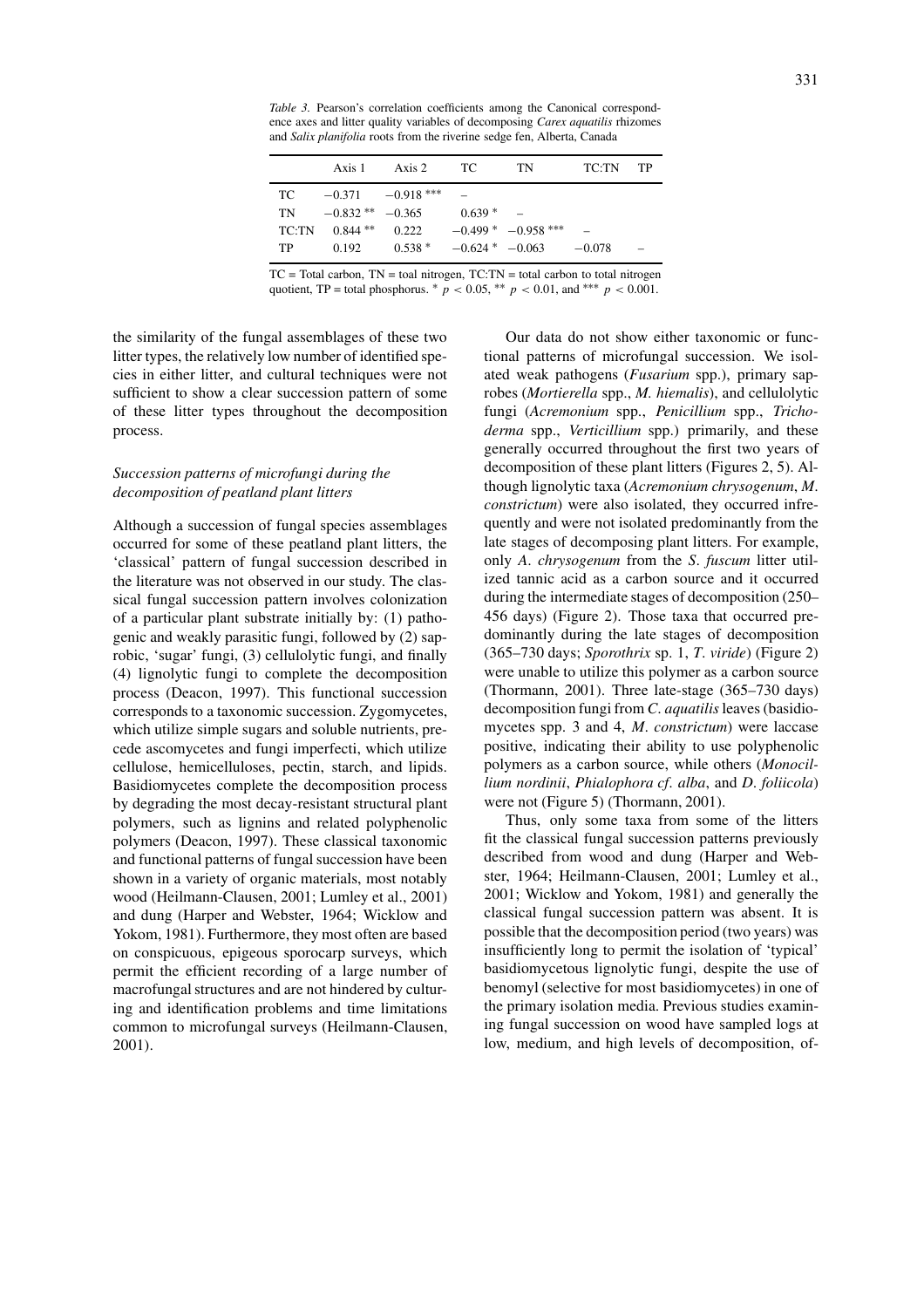ten spanning decades. In addition, it is possible that peatlands have a limited diversity of lignolytic fungi (Thormann et al., 2002b), despite the abundance of ectomycorrhizal fungi (basidiomycetes) associated with woody plant species in wetlands (Thormann et al., 1999b). However, Hutchison (1990) showed that most ectomycorrhizal fungi do not have the ability to use lignin and similar polyphenolic polymers as a carbon source, which has been shown to constitute up to 50% of peat (Turetsky et al., 2000).

The surface-sterilization procedure used in our study may have inadvertently eliminated some decomposer fungi. However, this was unavoidable because we wanted to assure that only endophytic fungi from the decomposing litters were isolated and opportunistic surface contaminants were eliminated prior to the litter segments being placed onto the primary isolation media. Furthermore, non-sporulating, otherwise nondescript fungi, yeasts, and chytridiomycetes either represented less than 15% of all isolates or were not isolated at all and hence were excluded from this study. However, these fungi may figure prominently in the decomposition process of organic materials *in situ* as well.

#### **Conclusions**

An investigation into the fungal assemblages of decomposing vegetation from two southern boreal peatlands in Alberta, Canada, generally revealed different fungal assemblages among different plant litters. However, the assemblages of some of the five litters were similar to each other, possibly as a result of the low number of litter type specific microfungi isolated or the similarity in the litter quality throughout the process of decomposition among others. Therefore, we rejected hypothesis 1, which stated that distinct fungal assemblages were involved in the decomposition of each of the five litter types. Furthermore, distinct succession patterns of the fungal assemblages were observed for two of the five litter types (*S. fuscum*, *C*. *aquatilis* leaves). However, the remaining three litter types showed no clear succession patterns, thereby rejecting hypothesis 2, which stated that distinct fungal succession patterns characterize the decomposition process of each of these litter types. The classical succession of taxonomic and functional groups of fungi during the process of decomposition, i.e., ascomycetes with cellulolytic abilities precede basidiomycetes with lignolytic abilities, was absent in all five litter types,

possibly due to the short duration of the decomposition period. Instead, microfungi with broad spectra of enzymatic abilities co-existed; however, they generally had limited abilities to decompose complex phenolic polymers, such as lignin. This limitation may contribute to the accumulation of peat in these ecosystems. Litter quality variables correlated most often with the observed fungal assemblages of these litter types, indicating that these variables were more important to the individual fungal assemblages than either physical or surface water chemistry variables measured in these two peatlands.

### **Acknowledgements**

Thanks are extended to Colleen Prather and Jennifer Doubt for assistance with the statistical analyses. We also thank two anonymous reviewers for their critiques of an earlier version of this paper. This project was funded by Natural Sciences and Engineering Research Council of Canada grants to R S C and S E B and a Canadian Circumpolar Research grant from the Canadian Circumpolar Institute (University of Alberta), a Challenge Grants in Biodiversity research grant (jointly sponsored by the Department of Biological Sciences, University of Alberta, and the Alberta Conservation Association), three Society of Wetland Scientists student research grants, and a Killam Memorial Scholarship research grant to M N T.

#### **References**

- Apinis A E, Chester C G C and Taligoola H K 1972 Colonisation of *Phragmites communis* leaves by fungi. Nova Hedwig. 23, 113– 124.
- Cabral D, Stone J F and Carroll G C 1993 The internal mycobiota of *Juncus* spp.: microscopic and cultural observations of infection patterns. Mycol. Res. 97, 367–376.
- Christensen M and Whittingham W F 1965 The soil microfungi in open bogs and conifer swamps in Wisconsin. Mycologia 57, 882–896.
- Czastukhin V Y 1967 Decomposition of peat mosses by fungi. Mikol. Fitopatol. 1, 294–303.
- Deacon J W 1997 Modern Mycology, 3rd edn. Blackwell Scientific Publications, Boston. 303 pp.
- Dix N J 1985 Changes in relationship between water content and water potential after decay and its significance for fungal successions. Trans. Brit. Mycol. Soc. 85, 649–653.
- Dooley M and Dickinson C H 1971 The ecology of fungi in peat. Ir. J. Agric. Res. 10, 195–206.
- Ecoregions Working Group 1989 Ecoclimatic Regions of Canada, First Approximation. Canada Committee on Ecological Land Classification, Ecological Land Series, No. 23. Sustainable De-